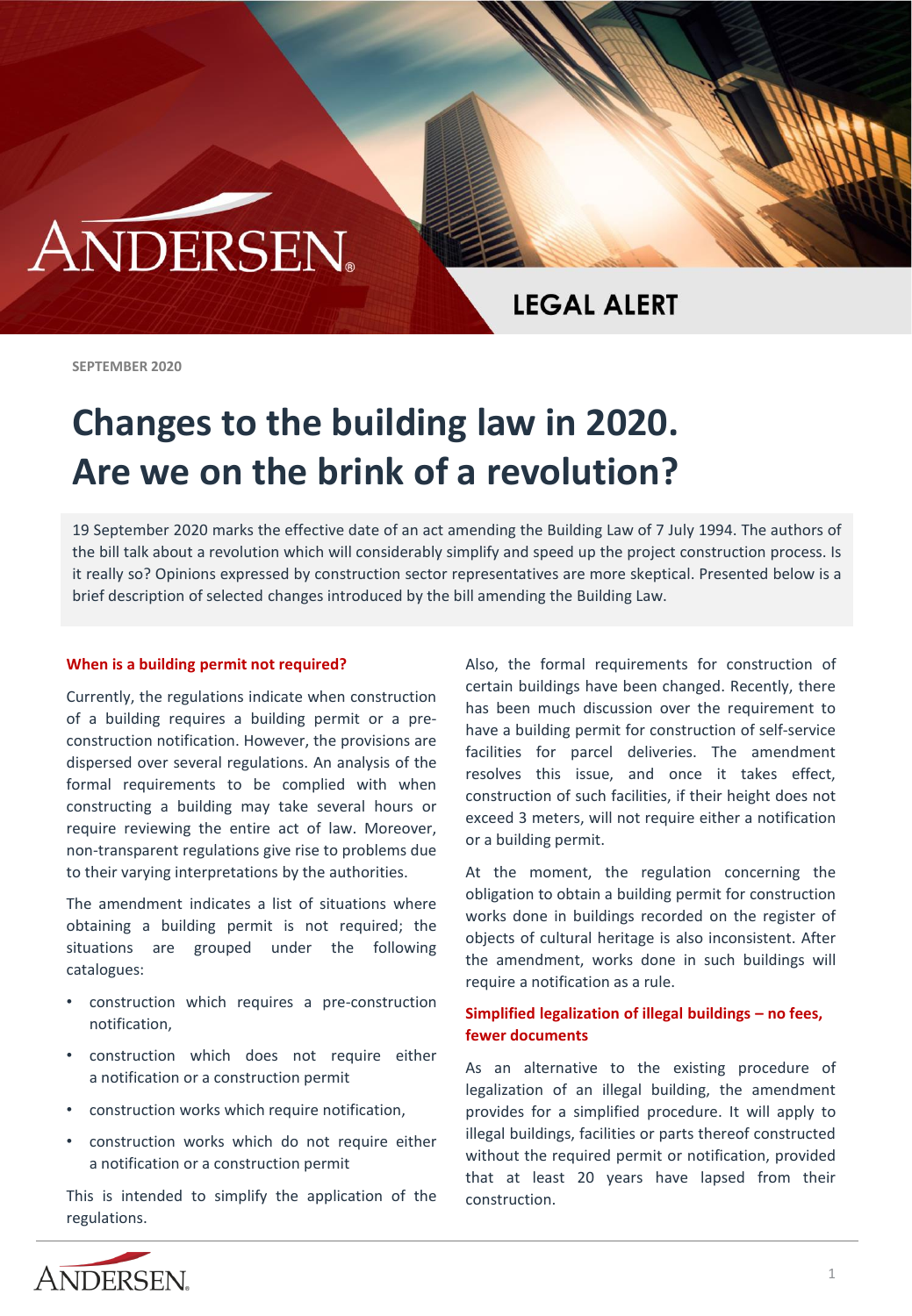The simplified procedure cannot be applied to illegal buildings which were subject to a dismantling order before the effective date of the amendment (19 September 2020).

To benefit from the procedure, the competent authority must be provided with

- an as-built survey,
- a technical expertise and
- a statement confirming the right to use the real property for construction.

It is noteworthy that no legalization fee is required.

After submission of the complete set of documents, and if the expert opinion confirms that the technical condition of the building poses no threat to human health or life, and the building can be safely used, the authority is obliged to issue a decision on legalization.

### **New division of the building permit design**

Currently, the building permit design is a uniform document comprising the following elements:

- a development plan for the plot of land,
- an architectural and construction design and
- a technical design.

So far, the project owner was obliged to enclose a design consisting of the three elements with the application for a building permit.

After the amendment, the design will be divided and each part thereof will constitute a separate document. The application for a building permit will be accompanied with the development plan for the plot of land (or site) and the architectural and construction design. The technical design will need to be submitted to the construction supervision authority only at the stage of issuance of the occupancy permit.

## **Transfer of a building permit**

Also the procedure of transfer of a building permit to the real property buyer is changed. So far, the purchase of real property with a building under construction did not automatically result in transfer of the rights to the construction permit onto to the buyer. The consent of the existing project owner was required and a permit transfer decision had to be issued by the competent authority. In practice, there were situations where, since the previous real estate owner was not obliged to give the consent, the consent was not given.

Once the amendment takes effect, when real property

where construction works are in progress is purchased, the buyer will not need to get the consent of the previous owner to have the permit transferred (provided that the permit was issued to the previous owner). However, the permit transfer decision will still need to be issued by the competent authority.

#### **Possibility to invalidate a decision limited in time**

Before the amendment, the following decisions could not be held invalid:

- decisions issued in breach of the articles on jurisdiction;
- concerning an issue previously resolved upon another final decision;
- decisions addressed to a person who is not a party to the case;
- decisions which contain a defect rendering them ineffective by the force of law;

if 10 years passed from the day of delivery or publication of the decision, and if the decision had irreversible legal effects.

**Starting from 19 September 2020, this will change. The new regulations lay down the rule that a building permit may not be invalidated if 5 years lapsed from the date of its delivery or publication.** The occupancy permit will not be invalidated if 5 years lapsed from the date on which the decision became final.

In the explanatory memorandum, the shortening of the period during which the aforesaid decision may be held invalid was justified by the fact that the period of 5 years was sufficient to notice and confirm defects in a building permit.

#### **Fine for illegal occupancy**

Changes are made to the rules of penalizing for illegal occupancy of a building, in breach of the law or without the required permit. So far, the Authority could penalize the project owner once only. The amendment offers the possibility of more frequent penalization.

According to the new legislation, the Authority will first inform the project owner that the building must not be occupied without the occupancy permit or an effective notification of construction works completion.

After 60 days, the Authority will check that the project owner complied with the obligations or whether the building is still used in breach of the law. If the check proves that the legalization duties have not been complied with, the Authority will impose a fine.